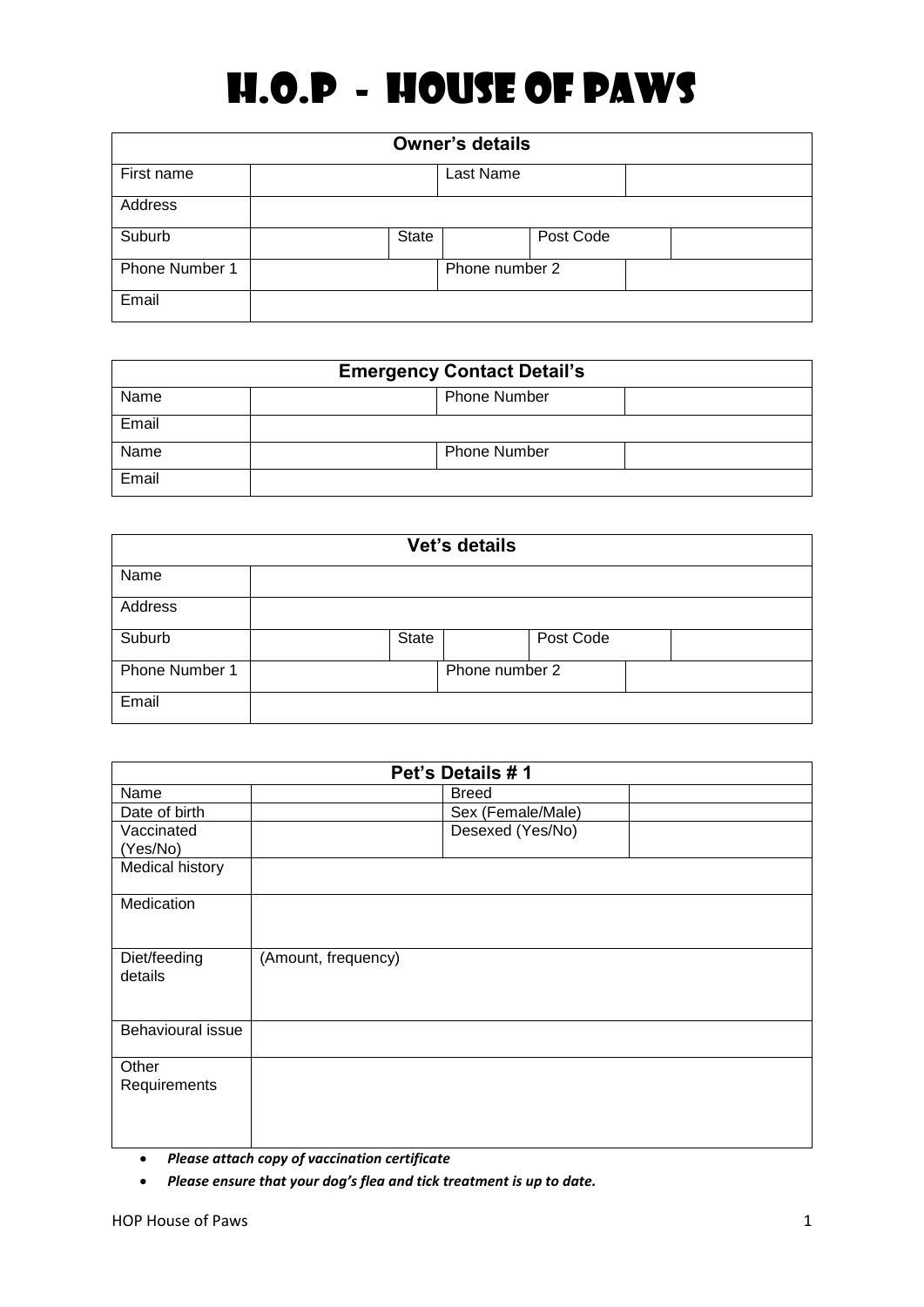| Pet's Details #2        |                     |                   |  |  |  |
|-------------------------|---------------------|-------------------|--|--|--|
| Name                    |                     | <b>Breed</b>      |  |  |  |
| Date of birth           |                     | Sex (Female/Male) |  |  |  |
| Vaccinated              |                     | Desexed (Yes/No)  |  |  |  |
| (Yes/No)                |                     |                   |  |  |  |
| Medical history         |                     |                   |  |  |  |
| Medication              |                     |                   |  |  |  |
| Diet/feeding<br>details | (Amount, frequency) |                   |  |  |  |
| Behavioural issue       |                     |                   |  |  |  |
| Other<br>Requirements   |                     |                   |  |  |  |
|                         |                     |                   |  |  |  |

- *Please attach copy of vaccination certificate*
- *Please ensure that your dog's flea and tick treatment is up to date.*

## **Note:**

**In any case your dog is sick during his/her stay at H.O.P, please advise if you would like us to bring him/her to your usual vet?** 

→ Yes / No / Yes, but please contact owner or emergency contact detail first.

**Are you insured with any Pet Insurance ?** 

**Yes / No**

**Is he/she good in the car?**

→ Yes / No